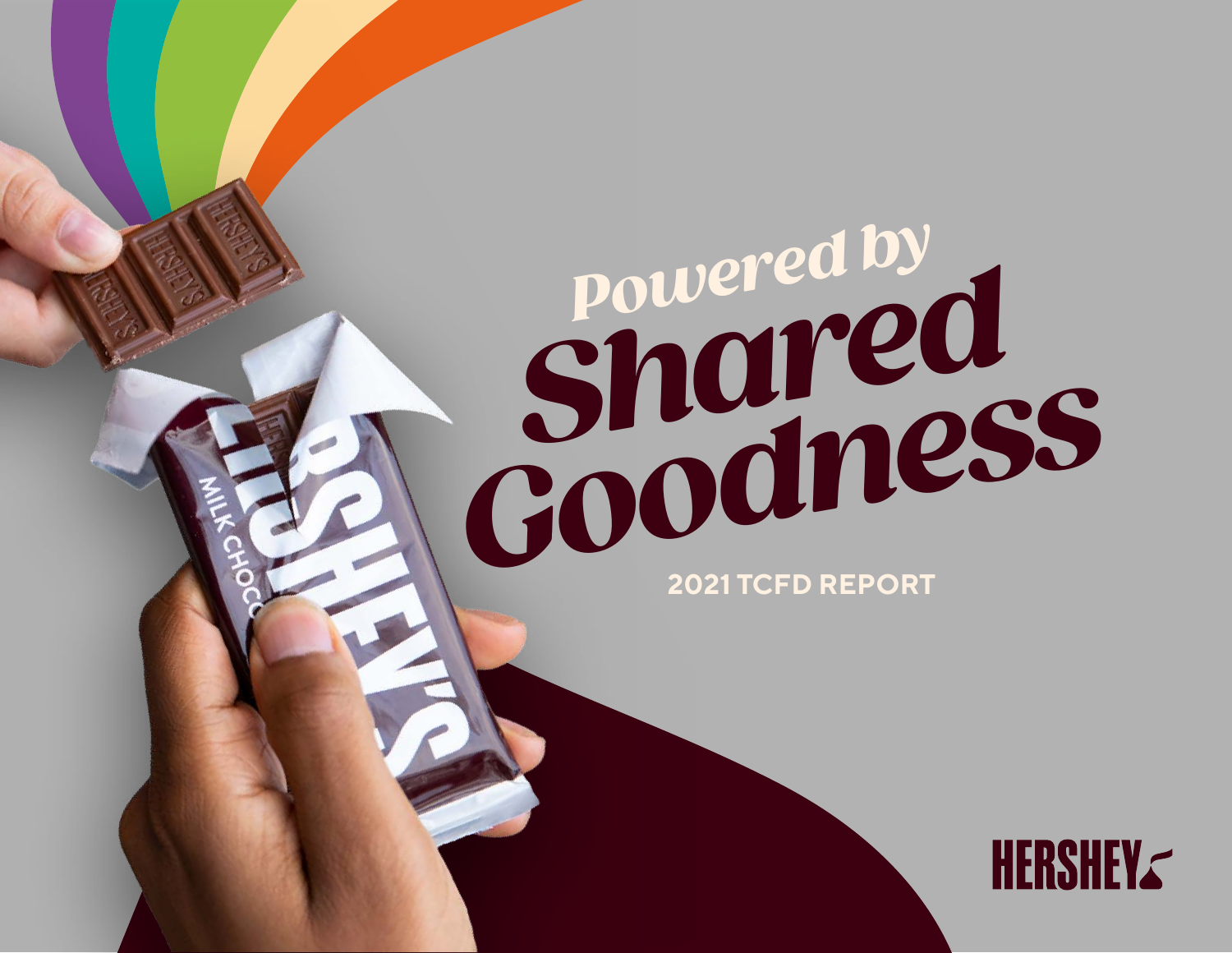# Hershey and Climate Change

**This report, published in 2022, represents Hershey's second time reporting against the [Task Force on Climate](http://fsb-tcfd.org)[related Financial Disclosures](http://fsb-tcfd.org) (TCFD), and stands alongside our science-based targets (SBTs) for greenhouse gas (GHG) emissions reduction as the materialization of our strengthened approach to addressing climate change within and through our business.**

# **Strategic and Financial Implications**

As a company that depends on agricultural commodities grown all over the world, we are acutely aware of the risks climate change, natural resource scarcity and extreme weather pose to our business. Specifically, climate change and deforestation often negatively impact the world's most vulnerable first, making these important environmental issues human rights issues as well. We engage regularly with our investors, customers, suppliers and other stakeholders on the increasing impacts of climate change and the role Hershey can play in mitigating and managing our impact, while also ensuring the stability and sustainability of our own business. As a result, we have committed to expanding and improving our response with transparency and accountability.

Hershey is currently undertaking a climate-related risk and opportunities assessment in partnership with The Climate Service (TCS) and Quantis. The results will help us to better identify, evaluate and quantitatively measure, in financial terms, the potential physical and transitional impacts, risks and opportunities relating to climate change. This process will help inform Hershey's strategies to mitigate the impact of climate-related risks and maximize the realization of climate-related opportunities. We anticipate including results from this analysis in next year's TCFD report.

#### **Governance**

Managing environmental, social and governance (ESG) factors and operating with integrity are key drivers for how we build trust with our consumers and make a positive impact in our society. Our ESG governance model includes a multi-level operating structure to ensure we are aligned on the most important issues facing the company and allocating the right resources to drive progress within our Shared Goodness Promise.

In 2021, to better reflect our focus on corporate responsibility and sustainability at the Board level, our Corporate Governance Guidelines were updated to clarify our Board's role in overseeing all ESG matters, including our ESG strategies, progress, risks and opportunities. In addition, our Governance Committee's charter was expanded to include oversight of the Board's governance of our ESG policies and programs and related reporting. All of our other Board committee charters were expanded to include oversight of each committee's relevant ESG responsibilities and reporting. Accountability for managing ESG and sustainability at a management level resides with our Vice President of Global Sustainability and Corporate Communications, who reports to our Chief Supply Chain Officer.

**For more information, see our [2021 ESG Report,](https://www.thehersheycompany.com/libs/granite/core/content/login.html?resource=%2Fcontent%2Fdam%2Fhershey-corporate%2Fdocuments%2Fpdf%2Fhershey_2021_esg_report.pdf&$$login$$=%24%24login%24%24&j_reason=unknown&j_reason_code=unknown) our [2022 Proxy](https://hershey.gcs-web.com/static-files/c79526d5-4fb5-4775-b666-3ae7e2f60392)  [Statement](https://hershey.gcs-web.com/static-files/c79526d5-4fb5-4775-b666-3ae7e2f60392), and Hershey's [2021 Form 10-K.](https://hershey.gcs-web.com/static-files/6009bd76-f82f-4f6c-a58a-6d926bf742eb)** 

Underpinning Hershey's climate efforts is a holistic sustainability strategy that guides how we support and engage the remarkable people behind our brands, from farmers to employees, and deliver on our commitments to safeguard the health of the environment and support children and youth.



#### **Environment section of the [2021 ESG Report](https://www.thehersheycompany.com/libs/granite/core/content/login.html?resource=%2Fcontent%2Fdam%2Fhershey-corporate%2Fdocuments%2Fpdf%2Fhershey_2021_esg_report.pdf&$$login$$=%24%24login%24%24&j_reason=unknown&j_reason_code=unknown).**

#### **Strategy and Risk Management**

Hershey evaluates climate risk in two ways: as part of our Enterprise Risk Management (ERM) program, which is overseen by Hershey's Board, and as part of our broader enterprise sustainability efforts.

Through our ERM program, climate change was identified as a risk to be managed through external benchmarking and engagement with partners across our value chain. All proposed ERM risks are presented to our Chief Financial Officer and General Counsel, who affirmed their inclusion in our ERM program.

Our Global Sustainability team is currently developing formal climate scenario planning as part of ongoing operational sustainability work, with the aim of reducing Hershey's direct and indirect impacts on climate change. A comprehensive management approach to climate change risks and impacts is embedded across the enterprise through our SBTs, which focuses on reducing our GHG footprint. We have also incorporated climate considerations into our capital allocation process to ensure capital expenditures align with our enterprise climate strategy.

Additionally, we are continuously expanding the functional areas that incorporate climate risk management as part of their responsibilities and are embedding climate considerations into enterprise decision-making.

#### For example:

- Our Procurement and Responsible Sourcing teams manage climate risks related to sourcing our key ingredients and materials. In our sugar, dairy and cocoa supply chains, we have instituted partnerships with our suppliers and community partners to help growing communities adopt climate-smart growing practices and access opportunities to improve on-farm climate impacts.
- We are working to proactively mitigate risks through programs and initiatives to reduce our direct carbon emissions—including our efforts to procure more energy from renewable and zero-emissions energy sources and through our energy program, which seeks to improve on-site energy efficiency and conserve water.
- Our Logistics team works with our Continuous Improvements team to identify opportunities to save costs and fuel and reduce the risks from rising energy prices related to transporting our products.

Enterprise collaboration on climate considerations has aided the identification of several climaterelated risks and opportunities as potentially financially material (as detailed in the table on the next page). We are currently undertaking climate scenario planning to quantify these impacts.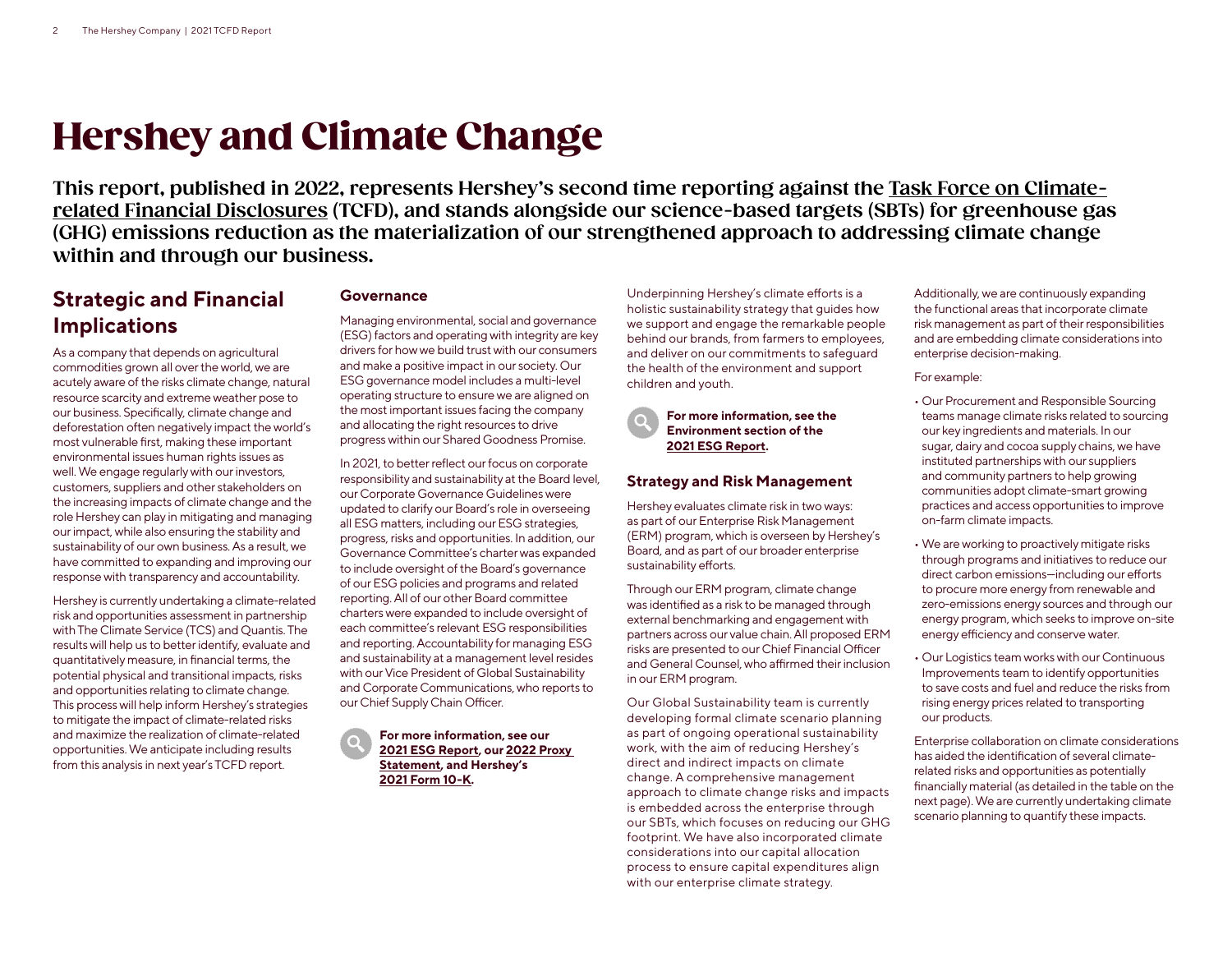### Potential Financial Impact

| <b>RISK</b>                        | <b>DESCRIPTION</b>                                                                                                                                                                                                                      | <b>CATEGORY</b>                                    | <b>IMPACT</b> | <b>DETAIL</b>                                                                                                                                                                                                                                                                                                                                 |
|------------------------------------|-----------------------------------------------------------------------------------------------------------------------------------------------------------------------------------------------------------------------------------------|----------------------------------------------------|---------------|-----------------------------------------------------------------------------------------------------------------------------------------------------------------------------------------------------------------------------------------------------------------------------------------------------------------------------------------------|
| <b>Physical Risks</b><br>(Acute)   | Price fluctuations for key commodities due to extreme<br>weather or crop diseases, including the direct effect as<br>well as via the pricing of futures contracts                                                                       | Cost of Sales                                      |               | Increased volatility in pricing contracts and likely increase in costs of acquiring<br>production materials due to increased scarcity of raw ingredients                                                                                                                                                                                      |
| <b>Physical Risks</b><br>(Acute)   | Disruption to our global manufacturing operations or<br>supply chain                                                                                                                                                                    | <b>Capital Expenditures</b>                        |               | Both in terms of the potential need to increase infrastructure spending on<br>improvements to protect our properties and assets from changing weather<br>patterns, as well as risks of increasing costs of capital due to climate's potential<br>macro impacts on our creditors                                                               |
|                                    |                                                                                                                                                                                                                                         | <b>Operating Costs</b>                             |               | We could face risks in finding affordable insurance contracts to cover our<br>properties against extreme weather events                                                                                                                                                                                                                       |
| <b>Physical Risks</b><br>(Chronic) | Impacts on the crop yield or quality of key raw materials,<br>which could potentially cause Hershey to have increases<br>in raw material and energy costs along with challenges in<br>obtaining adequate ingredients and supplies       | Cost of Sales                                      |               | Risks that prices for existing commodity supply increase or that we have to invest<br>more in research and development to find or develop ingredient alternatives                                                                                                                                                                             |
|                                    |                                                                                                                                                                                                                                         | <b>Net Revenue</b>                                 | ш.            | Risks that we are not able to make as much finished product to sell                                                                                                                                                                                                                                                                           |
| <b>Transition Risks</b>            | Market Risks: impacts on the general macroeconomic<br>conditions that influence discretionary consumer<br>spending and impulse purchases, such as volatility in food<br>and energy costs                                                | <b>Net Revenue</b>                                 | $\bullet$ J.  | Given the risks that unabated climate change may slow global economic<br>growth, our business could be harmed by decreases in discretionary spending.<br>Alternatively, we have seen our business perform strongly in past economic<br>recessions due to consumers' desires for "affordable" luxuries and comfort<br>foods during those times |
| <b>Transition Risks</b>            | Reputation Risks: adverse impacts on the company's<br>reputation or long-term viability resulting from issues or<br>incidents relating to Hershey's approach and response to<br>the impacts of climate change, including water scarcity | Competitiveness<br>and Net Revenue                 |               | If consumers see Hershey's business as threatening to climate progress, or find<br>our climate-related statements untrustworthy, we could lose consumer trust<br>or face boycotts                                                                                                                                                             |
| <b>Transition Risks</b>            | Policy Risks: changing regulations, such as a carbon tax<br>that increases the price of energy derived from fossil fuels                                                                                                                | <b>Operating Costs/</b><br><b>Compliance Costs</b> |               | Risks that our operating expenses will increase due to higher taxes and other<br>costs associated with energy usage                                                                                                                                                                                                                           |
|                                    |                                                                                                                                                                                                                                         | <b>Capital Expenditures</b>                        |               | Risks that we need to make emergency infrastructure changes to comply with<br>new regulations. Also, risks that we do not get to benefit from the full useful<br>lives of infrastructure investments made in the past                                                                                                                         |

#### **OPPORTUNITIES**

• Increasing our operational efficiency and resilience throughout manufacturing and logistics with a priority on assets that are of highest climate-change risk.

• Strengthening partnerships with our customers as well as supplier communities who are also looking to reduce their climate impacts.

• Conducting consumer research about the intersection of consumer interests in ESG topics.